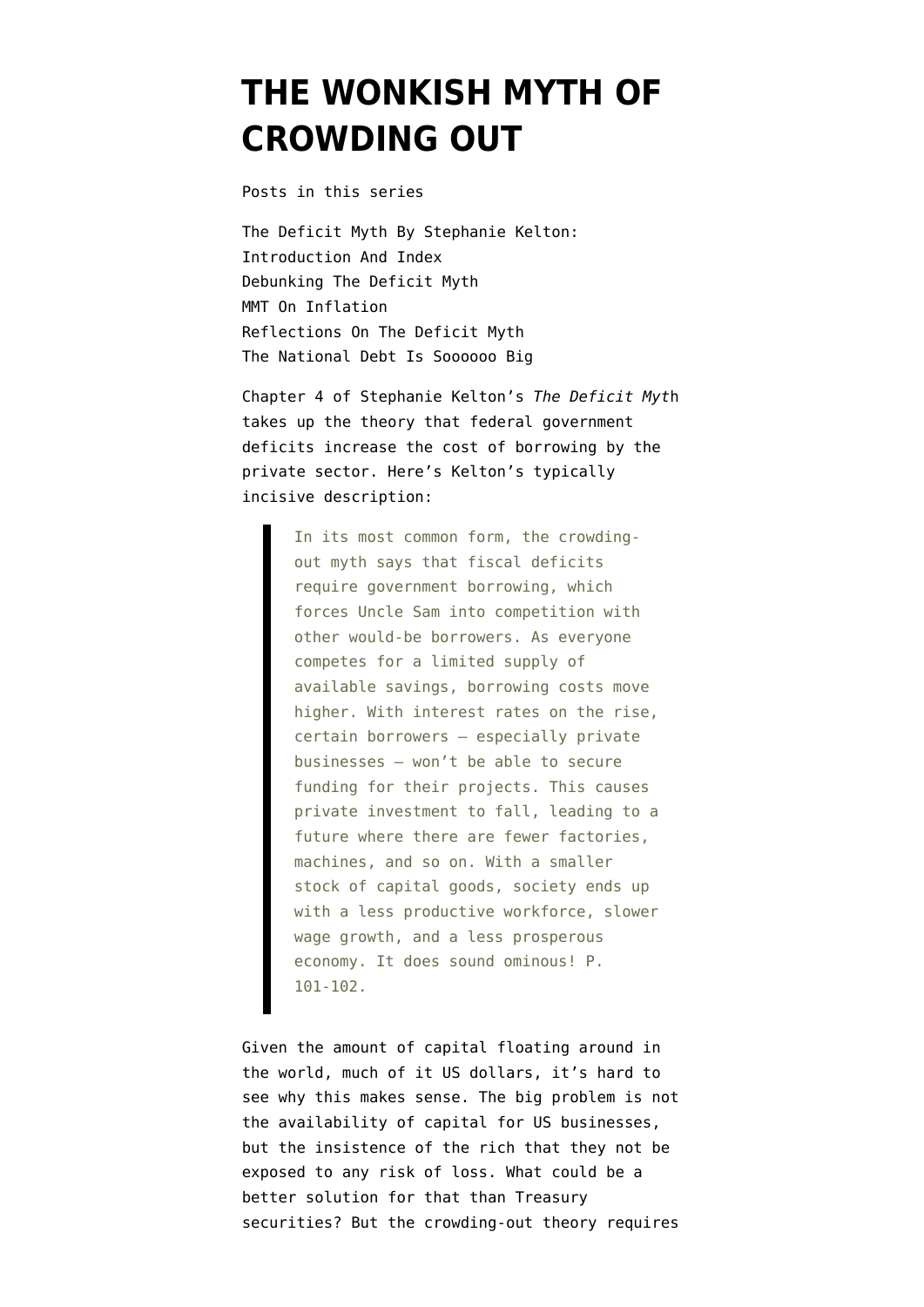a chain of reasoning, and so it appeals to the self-regard of our wonk class. [1]

Kelton first addresses the idea that there is a limited pool of savings. As she does throughout the book, Kelton uses this myth to discuss the overall picture of money as explained by mainstream economists. They claim that private savings are the ultimate source of the funds that are available to lend. [2] If the government borrows from that limited amount, there is less for others. As you can see, it's a pinched view of government spending. It seems to mean that government spending is lost somehow, instead of going into businesses and our own pockets, in the US and elsewhere when the government buys from businesses in other countries.

Kelton asks us to consider the flow of dollars in our economy from an accounting perspective. She starts with a two-bucket system: the Federal Government is one bucket, and Everyone Else is the second. Any dollar that leaves the FG bucket goes to the EE bucket. There is no where elso for it to go. Taxes take money out of the EE bucket and put it into the FG bucket. That leads to our first equation:

FG balance + EE balance =  $\theta$ 

So, if there is a FG deficit then there is an EE surplus of like amount.

 $FG$  deficit = EE surplus

Deficit spending has a good side! That's something that seems to elude the practitioners of deficit scare-mongering. On the other hand, if the government runs a surplus, we get

FG surplus = EE deficit.

That seems bad. It means we are losing some of our wealth. Where does that wealth go? Well, it's cash. Remember that cash is a debt on the government's books, so the cash it collects in taxes just offsets the debt, and disappears. That might be bad! That's something else the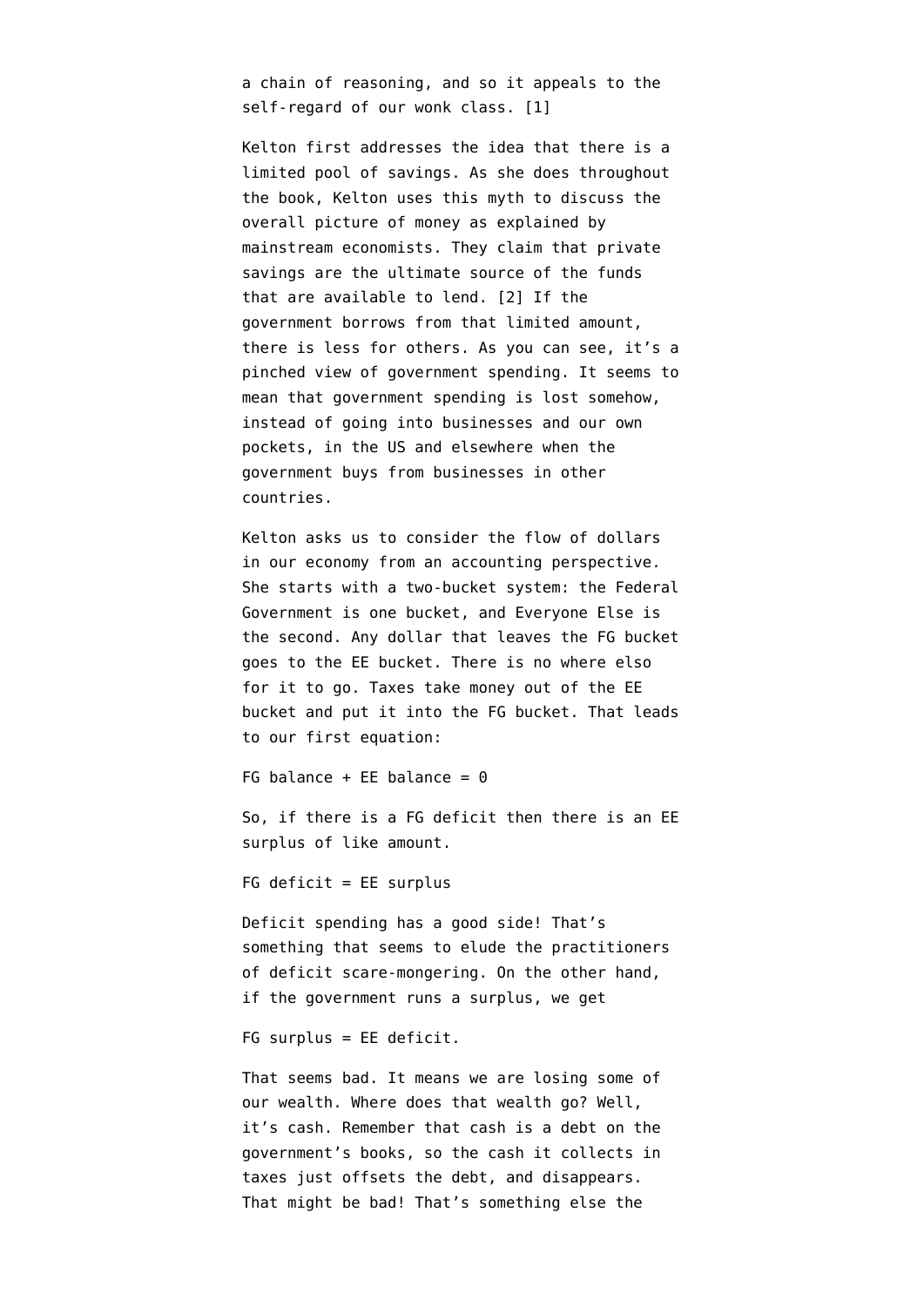deficit scare-mongers never mention.

Kelton emphasizes that it's the net that counts. So, if the FG spends \$100 and taxes \$90, there is a surplus of \$10 in the EE bucket. That's money in our pockets, increased savings. The federal government can just issue Treasuries in that amount, converting the green dollars into yellow dollars in Kelton's parlance. So contrary to the myth of crowding out, FG deficits don't eat up our existing savings, they actually increase the amount of savings. It's not an opinion, it's just simple accounting.

At this point we might ask if there was ever any real danger of a shortage of loanable funds. The Fed publishes a [weekly summary](https://www.federalreserve.gov/releases/h8/current/default.htm) of the balance sheets of all commercial banks in the US. As of July 1, total loans were \$10.6 T and total deposits were \$15.6 T. [3]. The Treasury has issued trillions of dollars of securities to cover deficit spending to date and there are still \$5 T in available bank credit, and with the multiplier effect [2], there's much more. There's plenty more where that came from. Money Market funds have a total of about \$4.6 T, all of it short-term, and much of that is available for longer-term investment if there were reasonable returns for the perceived risk. But there aren't any decent returns to cash right now. Why?

That's Kelton's second point. Step 2 in the reasoning chain for this myth is that competition to borrow money drives up interest rates. Not so, says Kelton. She explains that interest rates are a policy choice. The Fed has always been able to control interest rates, both short and long term. In the past, it has done so extensively. During WWII, the Fed kept interest rates at specific levels to help control the economy during the war. That continued until 1951. We have had other bouts of serious control, including immediately after the Great Crash, though that didn't last long. The Fed is currently keeping interest rates low for both short-and long-term loans.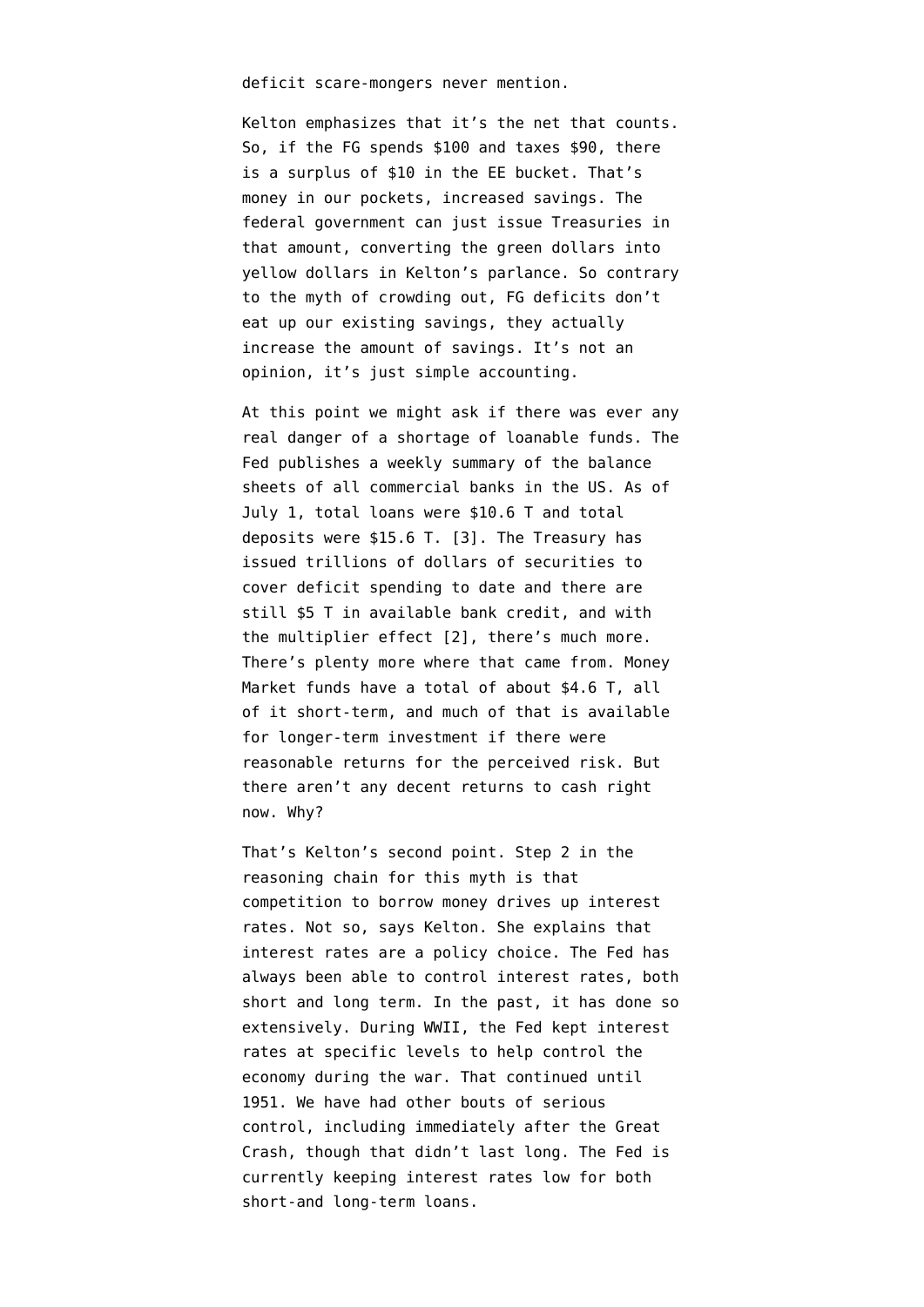At other times, the Fed has controlled shortterm rates and allowed the private market to affect longer-term rates. Kelton explains how the Fed controls both long- and short-term interest rates, which I'll skip over. It's enough to say that this puts the nail in the idea of crowding-out.

Deficits have their good side, but they can create problems, like inflation or politicallydriven mis-allocation of resources. MMT doesn't argue for deficits or surpluses. It argues that we should pay attention to the state of the economy and pick policies that maximize our political desires. I think the government should do more to take care of our citizens. I think everyone should have a job, good schools, decent transportation, clean water and clean air, a planet that isn't catching fire, and a world not ravaged by Covid-19. MMT supports those goals. Others think we should buy more tanks and guns and do nothing else, just let the market fix things. There are MMT prescriptions for that too.

Finally, it's worth noting something Kelton doesn't discuss: keeping interest rates low hurts savers, whether they are saving for a rainy day, for college for the kids, for a downpayment on a home, or retirement. These are funds that people mostly don't want to put at significant risk. But if interest rates are low, there is a real danger that inflation will slowly erode those savings. For example, health care costs are one reason people save for a rainy day. It's likely that inflation in that sector is higher than the overall inflation rate. Low interest rates will hurt those savers. Similarly, college costs are rising faster than overall inflation, and in some cities, house prices and rents rise faster. In each case, the saver is a loser.

We should be thinking about that if we want to see progressive uses of MMT achieve their full potential.

 $=$